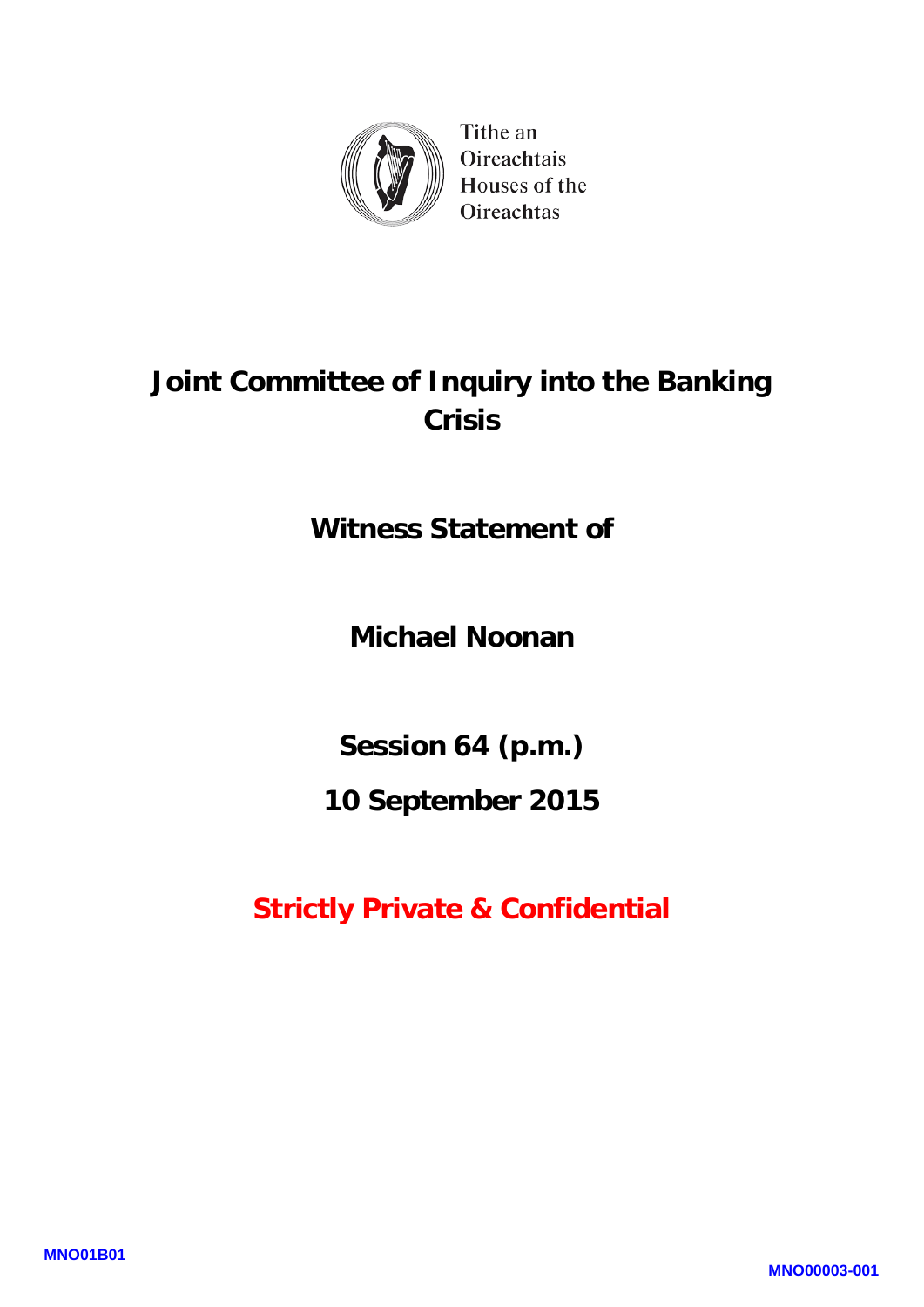As indicated on its cover page, the document(s) contained within are confidential unless and until the Joint Committee decides otherwise including where the Joint Committee publishes such document(s). For the avoidance of doubt, "documents" include witness statements in this context. Further to section 37 of the Houses of the Oireachtas (Inquiries, Privileges and Procedures) Act 2013 ("the Act"), while the documents remain confidential, you must not disclose the document(s) or divulge in any way that you have been given the document(s), other than:

"(a) with the prior consent in writing of the committee,

(b) to the extent necessary for the purposes of an application to the Court, or in any proceedings of the Part 2 inquiry, or

(c) to his or her legal practitioner. $1$ <sup>1</sup>

Serious sanctions apply for breach of this section. In particular, your attention is drawn to section 41(4) of the Act, which makes breach of section 37(1) a criminal offence.

**.** 

<span id="page-1-0"></span><sup>1</sup> *See s.37 of the Houses of the Oireachtas (Inquiries, Privileges and Procedures) Act 2013*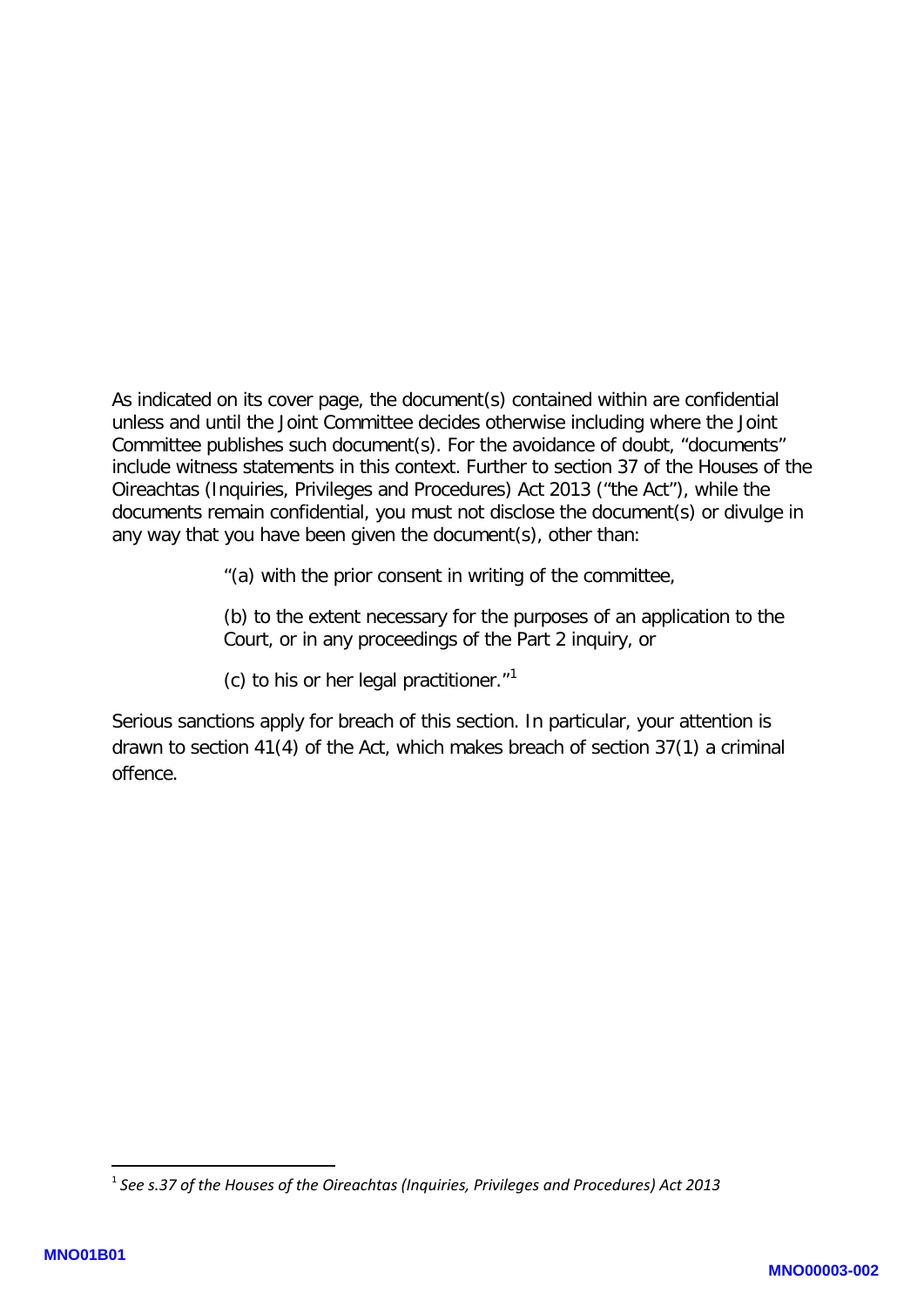### **JOINT COMMITTEE OF INQUIRY INTO THE BANKING CRISIS**

### **Witness Statement**

PURSUANT TO SECTION 67(1) OF THE HOUSES OF THE OIREACHTAS (INQUIRIES, PRIVILIGES AND PROCEDURES) ACT 2013

**Michael Noonan TD**

### **Minister for Finance**

13th August 2015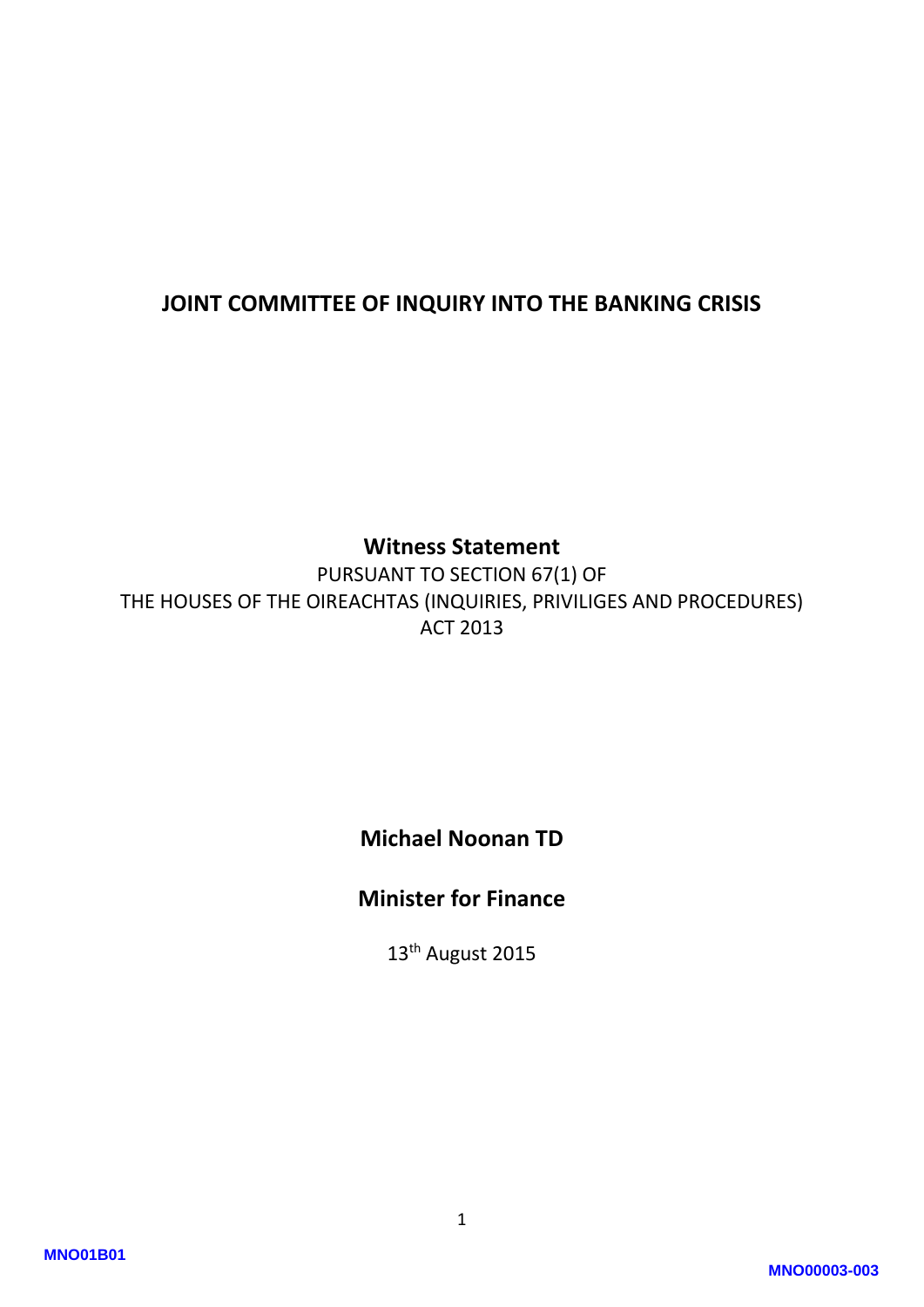### **Statement of the Minister for Finance, Michael Noonan, T.D. to the Joint Oireachtas Committee of Inquiry into the Banking Crisis**

I became Minister for Finance on 9 March 2011 and, in line with the request from the Committee, I will address in my statement, the thirty one lines of enquiry during my time as Minister for Finance.

At the time of my appointment as Minister for Finance in 2011, Ireland was in the throes of an unprecedented banking and fiscal crisis. In December 2010, Ireland had entered the Joint EU/IMF Programme of Financial Support, our banking system was struggling and the country was grappling with the consequences of the most severe economic downturn in the history of the State. These were very difficult times for our citizens.

The severe economic downturn was the result of the crisis in the banking system and the public finances. The banks were allowed to become too big for the economy, the financial regulatory system had failed to perform its primary function, and wrong policy decisions were made resulting in an overheated economy which was clearly not sustainable.

The country was left with a legacy of debt, rising unemployment, emigration of our young people on a scale not seen since the 1980s, falling living standards and a lack of trust in the political system.

Over the same period Ireland was struggling not only with banking losses, but with public finances which were in a poor state due to inflated public spending and the State's heavy reliance on transactional taxes from the property bubble which had all but disappeared following the financial crisis. General Government Debt had risen to over 100% of GDP and the General Government deficit reached was some 31% of GDP by 2010 (10.6% on an underlying basis).

In the face of this crisis, I as Minister for Finance and my colleagues in Government made a commitment to:

• fix the broken banking system,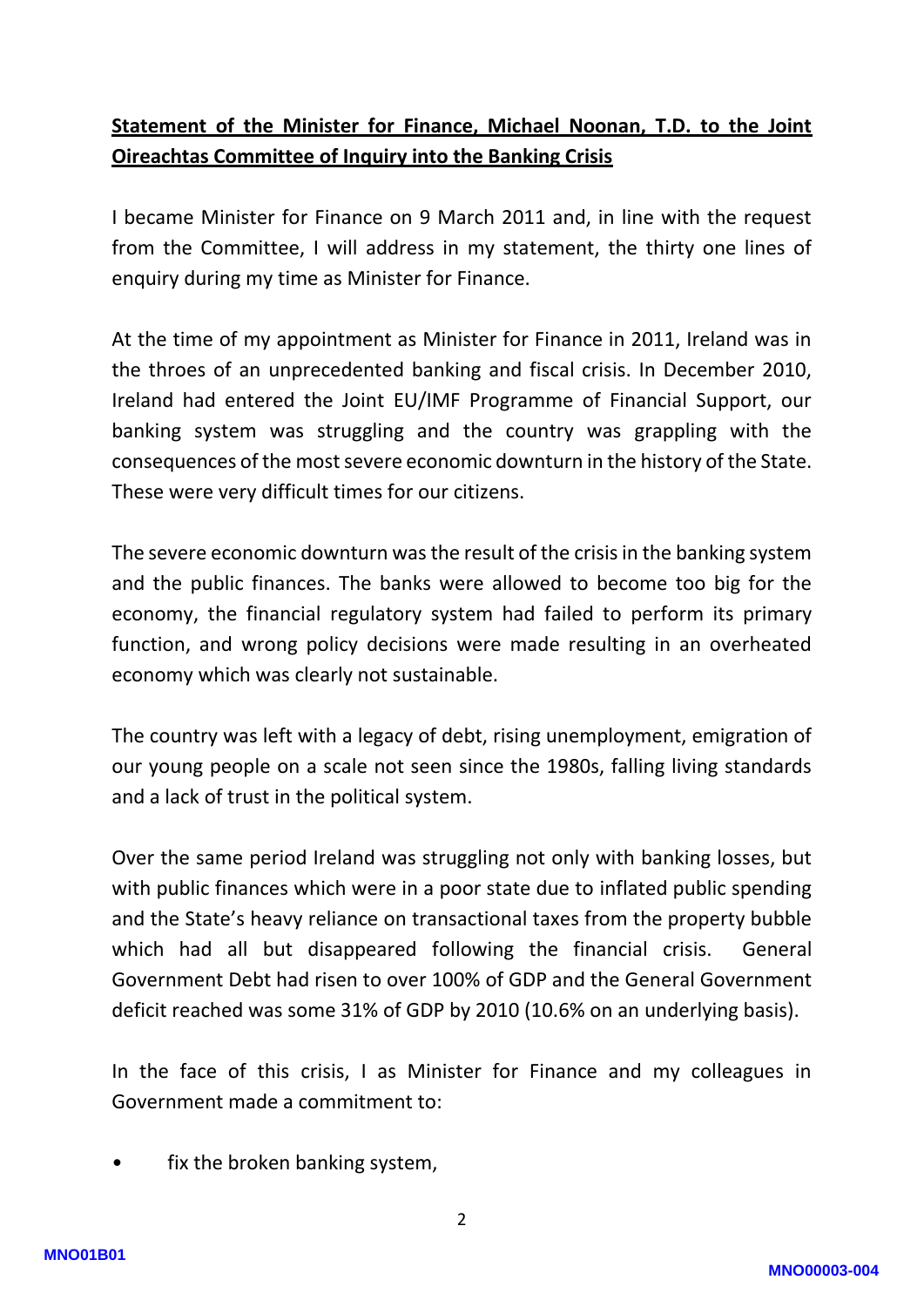- restore order to the public finances,
- regain and enhance our international competitiveness,
- support the protection and creation of jobs,
- radically reform our system of public administration, and
- rebuild Ireland's reputation on the international stage.

We had the aim of renegotiation to secure a Programme of Support and solution to the banking crisis that would be perceived as more affordable by both the Irish public and international markets, thereby restoring confidence, growth, job creation and the State's access to affordable credit from private lenders.

We recognised the growing danger of the State's debt burden becoming unsustainable and that measures to safeguard debt sustainability needed to be urgently explored. The programme of support was already in place, however we decided to renegotiate critical elements of it. We succeeded in a number of areas – achieving reduced interest rates, extended maturities, the promissory note arrangement, reversal of the minimum wage, the jobs initiative, and agreement on the use of some proceeds of asset sales for productive investment. We also replaced harmful revenue raising measures with more targeted growth friendly measures.

### **I: Regulatory, Supervisory and Government**

### **Effectiveness of the regulatory, supervisory and governmental regime structure. (R1)**

It is widely recognised that the financial crisis of the previous decade uncovered significant deficiencies in the financial regulatory and supervisory framework and its operation. These have been the subject of extensive and objective analysis. The reports from Professor Patrick Honohan, Regling and Watson, and the Nyberg commission point out the problems to be addressed. A significant amount of legislation has been enacted at national and EU level to deal with the emerging shortcomings and I propose to focus on these in my response.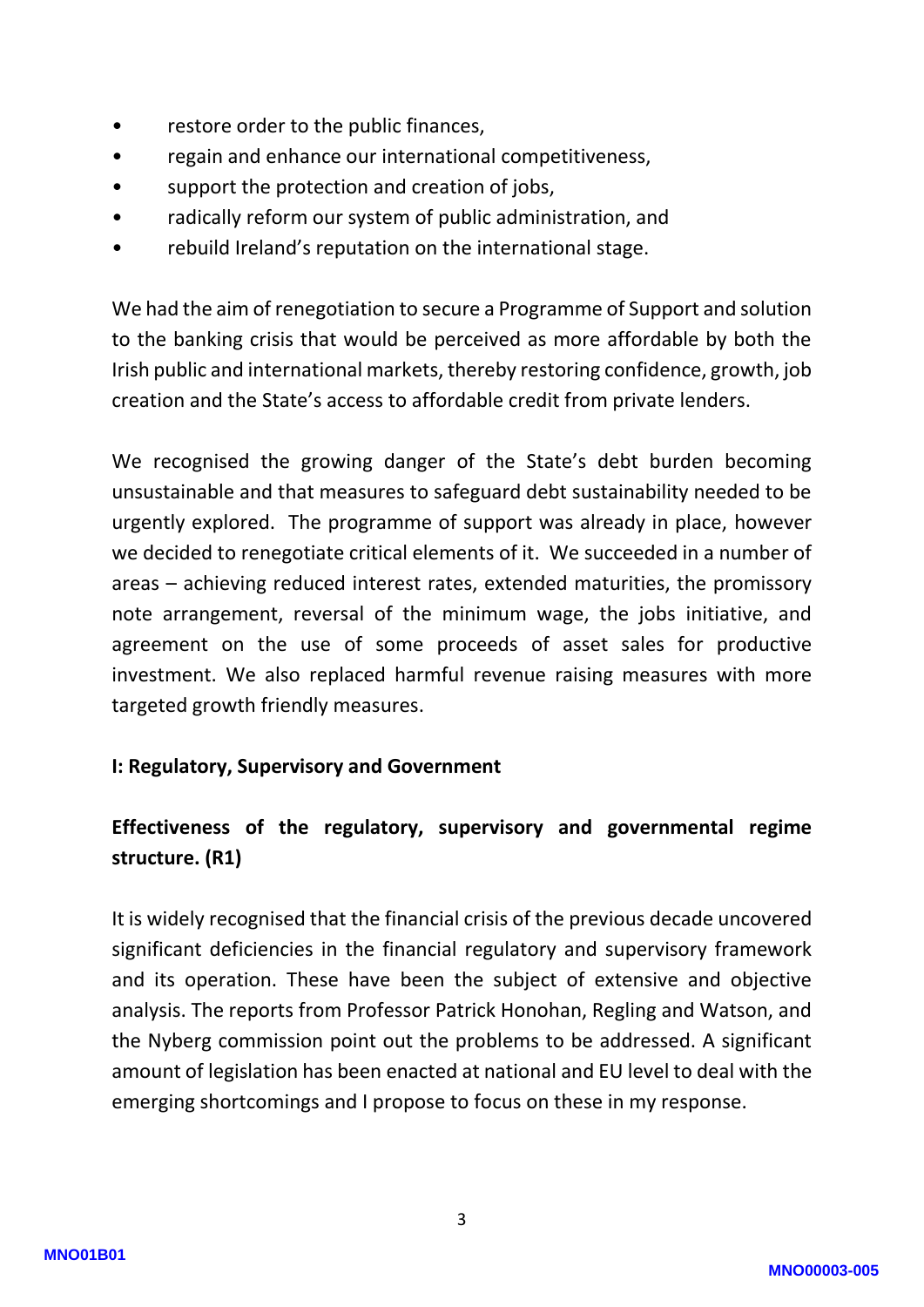There has been a substantial increase in the Central Bank's staff resources, particularly in the area of regulation.

The position of the Department of Finance at the time I took office is well documented in the Wright report which set out a fairly robust critique and a significant number of recommendations. A detailed report on this implementation, setting out the position as of January this year was already provided to the Committee by my Department (Ref: DOF02884).

I welcome the increase in the level of expertise in my Department and the high quality of the work of the officials in the Department.

# **Effectiveness of the supervisory practice (Central Bank, Financial Regulator and Department of Finance) (R2)**

It is clear that there were weaknesses in this area as has been highlighted in a number of reports already mentioned.

To address this a number of pieces of legislation have been introduced, including:

- **The Central Bank Reform Act 2010** This was introduced by my predecessor the late Mr Brian Lenihan TD. It amalgamated the Central Bank with the lrish Financial Services Regulatory Authority (IFSRA). It addressed the conclusion in the Honohan Report that separation of the supervisory and financial stability functions (although they were required to cooperate) had undermined the importance of macro prudential supervision.
- **The Central Bank and Credit Institutions (Resolution) Act 2011** This provides for the orderly resolution of a financial institution which is in financial difficulties. In this context, the Central Bank is the resolution authority.
- **The Central Bank (Supervision and Enforcement) Act 2013 –** This has streamlined, enhanced and modernised the powers of the Central Bank.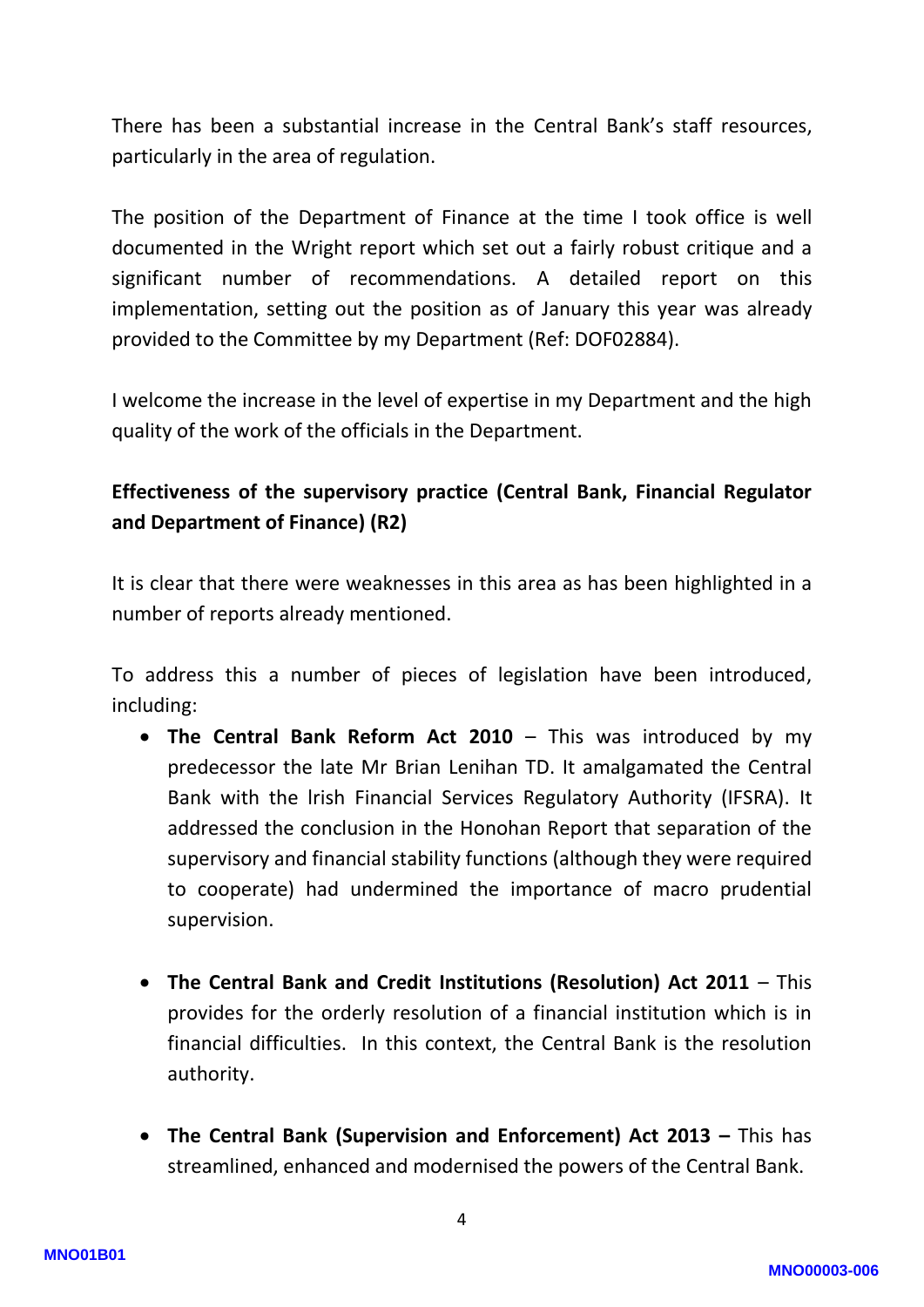**The Credit Reporting Act 2013** – This provides for a credit register which gives credit institutions the capacity to check what loans potential borrowers have with other financial institutions. The Central Bank is currently putting this credit register in place.

Since I have taken office the international regulatory environment has changed radically in response to a financial crisis that was global in nature. In the EU, the Banking Union has been put in place thus implementing the commitment of the European Council in June 2012 to break the bank/sovereign link. This comprehensive response to the crisis covers an agreed and standard resolution mechanism, which will ensure that a standard procedure exists, and is understood in advance by all market participants. Concerns about the contagion aspects of any future bank resolutions should be mitigated. It also covers a single resolution mechanism and fund. A critical element of this is the establishment of the Single Supervisory Mechanism for the systemic banks in the Euro area. All these measures aim to ensure we do not repeat the errors of the past which saw deficiencies of financial regulatory systems become a public finance issue with significant impositions on taxpayers. Similarly, deficiencies in economic and fiscal surveillance resulted in imbalances which required painful correction.

Looking to the future, I would expect that the legislative and institutional changes in the area of financial regulation, and the enhanced capacity of the Department of Finance on banking should ensure both adequate communication and assessment in the future in relation to any issues of liquidity and solvency that may arise.

# **Clarity and effectiveness of the nexus of institutional roles and relationships (R3)**

The deficiencies identified in the regulatory regime under the Central Bank/IFSRA regime have been addressed by a number of legislative acts. I believe these changes have improved clarity of roles and removed the potential for gaps.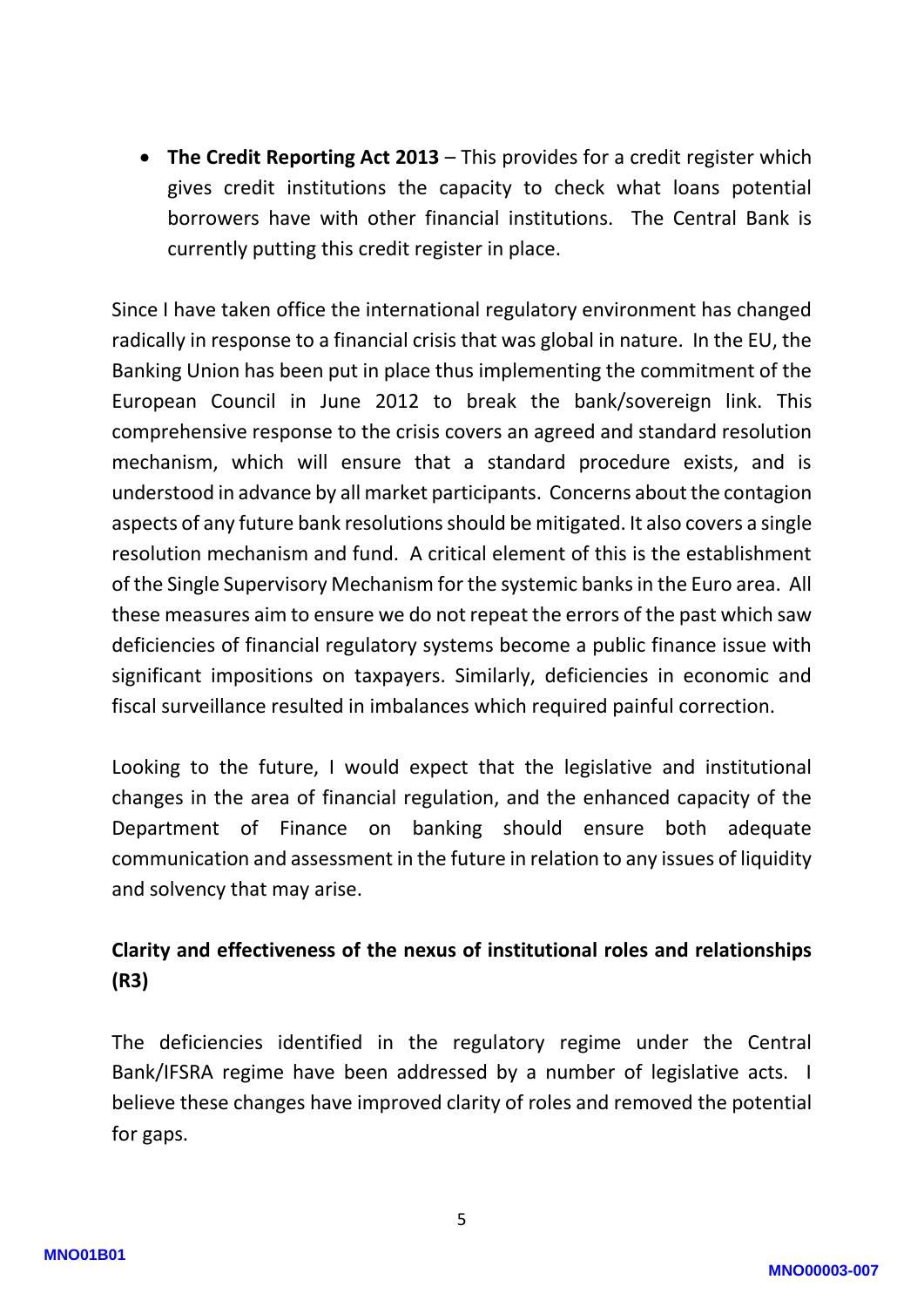In the case of the NTMA, the NTMA Act 2014 has rationalised its governance structures and puts in place a unified board to oversee all of the Agency's activities.

The Central Bank Reform Act 2010 has introduced a requirement for an annual performance statement which is laid before the Houses of the Oireachtas.

There is a professional and constructive relationship between the Central Bank and the Department of Finance both at official level and between myself as Minister and the Governor of the Central Bank while respecting the independence of the Central Bank. The Committee will be aware of the 'Principal's Group' which is made up of the most senior officials of the Department, the Central Bank and the NTMA which meets on a monthly basis.

#### **Appropriateness and effective utilisation of the expert advice (R4)**

In relation to expert advice, I will address the approach of the Department during my term as Minister.

During my time as Minister for Finance, the Secretaries General have significantly enhanced staffing and structures of the Department in accordance with the commitments in the Programme for Government, an assessment of needs and in line with strategy statements. One of the changes was to move the NTMA's Banking Unit to the Department. This ensured that the seconded private sector expertise in the Shareholding Management Unit and the policy expertise in the Department were integrated in the Shareholding Management Unit. Apart from this, expert advice was sought as necessary, particularly in relation to financial and legal issues. In addition, expertise was seconded in as required. For example a number of corporate finance staff from AIB were seconded to the Department to advise on options in relation to IBRC – a process that worked well. The sale of the State's assets in the banks requires specific expertise and advice; my Department has therefore established a panel of advisors in relation to disposal of our bank holdings. It has also established a panel of legal firms from which to draw advice.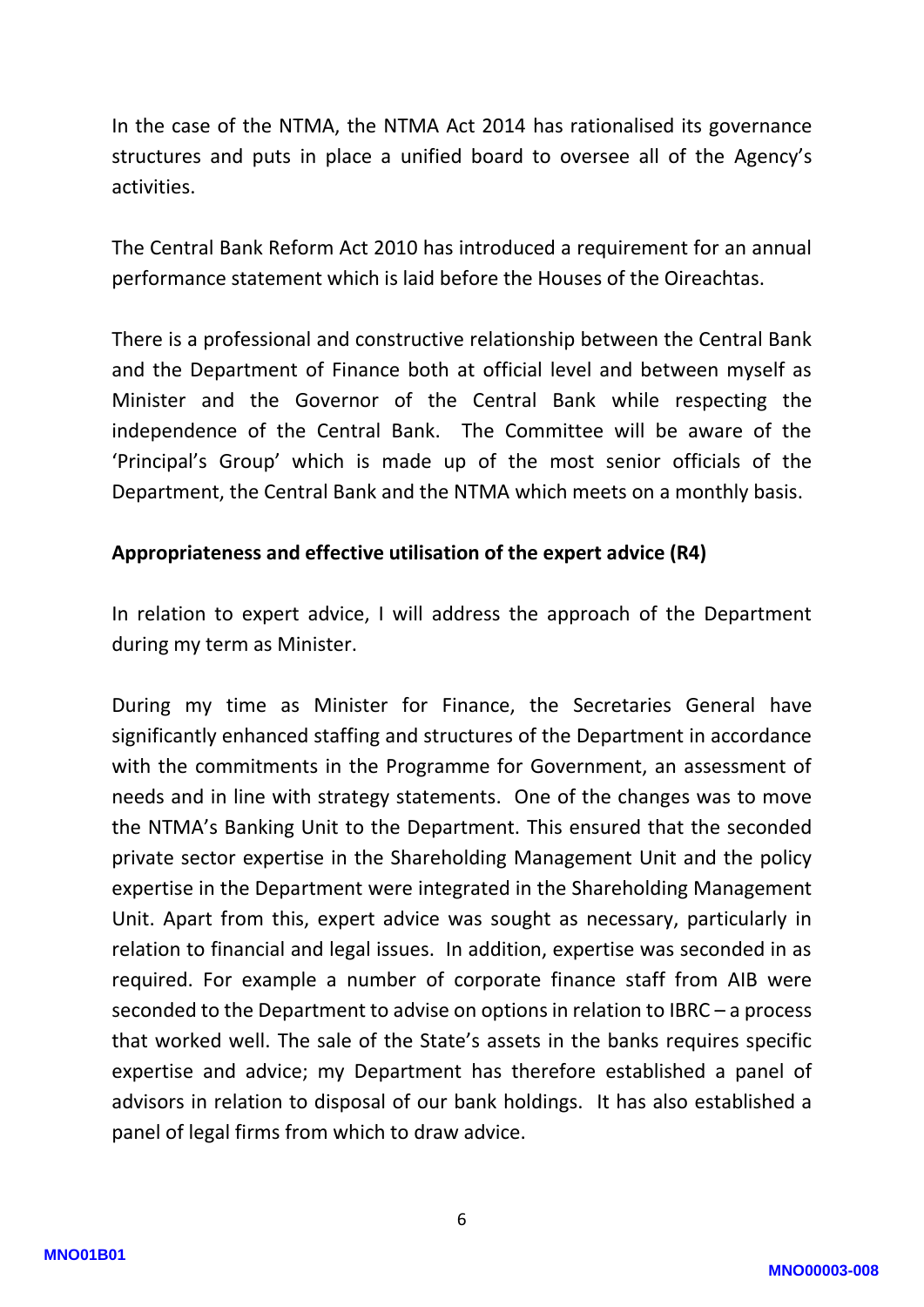My Department has availed of expert advice in other areas also. It has signed an agreement with the ESRI on a research programme covering macroeconomic and taxation issues. One example of this is the study currently being undertaken on the implications for Ireland of any potential "Brexit".

In addition, the regular examinations and reports by the Irish Fiscal Advisory Council, the EU Commission, the IMF and the OECD provide welcome, good quality and independent advice on economic, fiscal and financial policy and related issues.

I found the advice from the Department of Finance over this period to be of a very high quality and displayed a deep understanding of the issues at hand and the overall impact of the measures under consideration on Ireland. The attendance of Department of Finance officials at Cabinet sub-committees, including the Economic Management Council, provide an opportunity for the Department to discuss, explain and address questions on the advice.

As Minister, I think it is also important that I listen to advice from a variety of sources apart from that provided by my Department. A number of bodies have been established to carry out functions including the Department of Finance, the Central Bank and the NTMA. Part of the role of such bodies is to provide the appropriate advice to the Minister of the day. That is a continuing process.

The issue of the reliance placed upon information and reporting from statutory auditors of the banks is a matter for the Central Bank, which has responsibility for financial regulation.

#### *Contrarian Views*

You may be aware that the Wright report identified the Department of Finance as one of the strongest contrarians during the previous decade and I can assure you that remains the case. More generally, I think we all recognise the need to give due weight to contrarian views. The art in this is to know which views to take on board. As Minister, I hope to receive the considered view of the Department. In this context, there have been a number of developments in my Department to provide for the airing of disparate views. More broadly, we have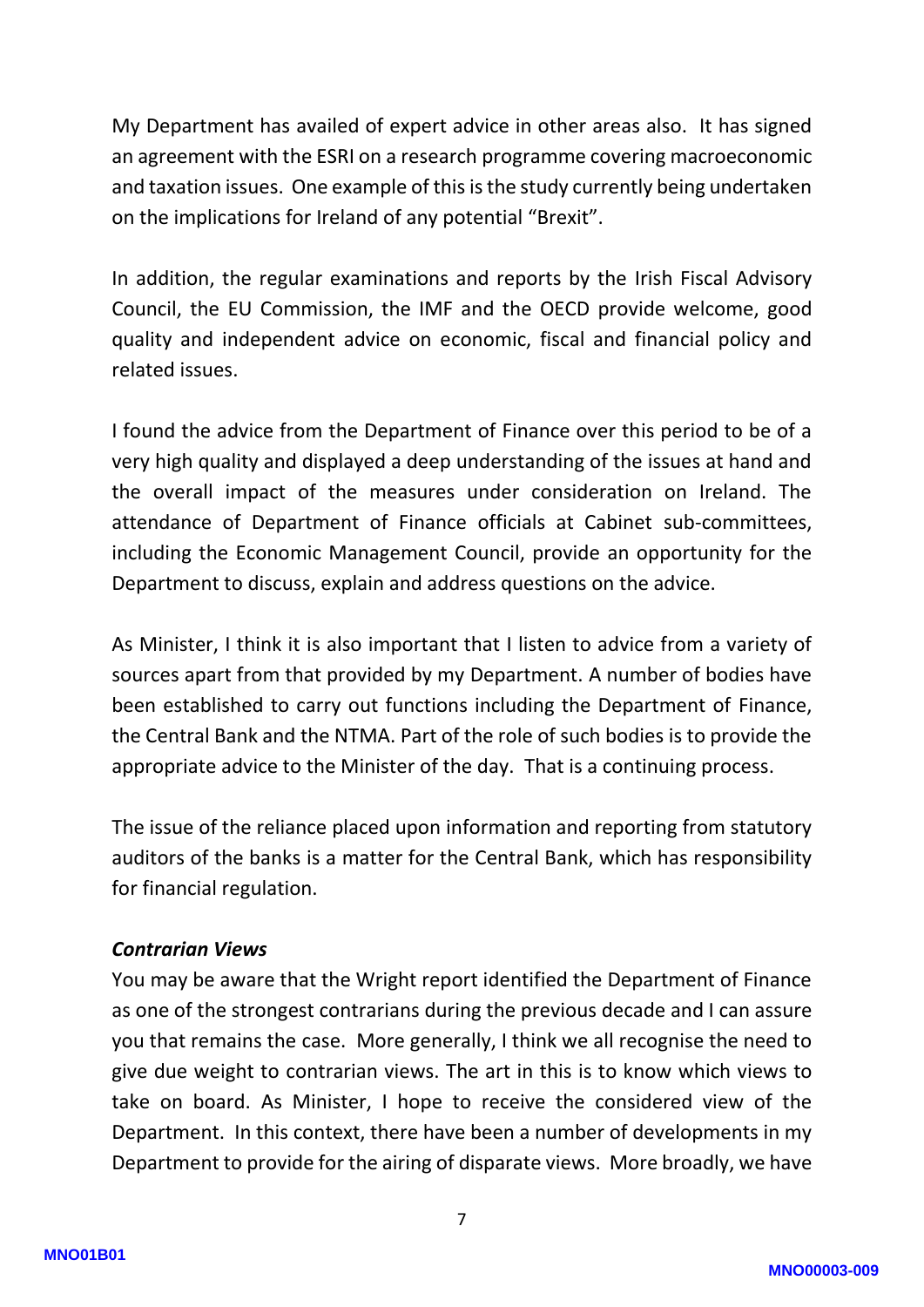made institutional changes, for example, with the establishment of the Irish Fiscal Advisory Council on a statutory basis. As already noted, the EU, IMF and OECD are a continuing source of critical evaluation of Ireland's economic policy performance. The Central Bank, which is independent, is also an important source of critical advice. As Minister, I am aware of the broader views on any issue and I have the option to ask the Department to assess such positions if I so choose.

### **Clarity and effectiveness of the Government and Oireachtas oversight and the role (R5)**

In addition to the actions taken to stabilise the banking sector and the Oireachtas scrutiny of such policies, Budget policy from 2011 onwards was focused on stabilising the public finances, returning growth to the economy and creating jobs.

In order to stabilise the public finances, fiscal policy was designed to reduce the deficit to below 3% by 2015 in line with our obligation under the excessive deficit procedure. Targets for each year were set out in the Budget and in each year these targets were bettered; a feature of the Irish recovery that helped rebuild market confidence in Ireland. There was very little debate in the Dáil or among external commentators on the overall fiscal strategy. Scrutiny of fiscal policy over the period focused more on the individual measures that were introduced to meet the targets. In this context, we are in danger of repeating mistakes of the past with simultaneous demands for increases to expenditure and tax reductions.

As we move to a new period in the Budget cycle, the new rules set out in the Stability and Growth Pact require an enhanced level of scrutiny and oversight of budgetary policy. The Irish Fiscal Advisory Council also play an important role in this regard.

I want to see robust, honest and informed debate and scrutiny of the budgetary choices facing Ireland. The reforms to the budgetary process I introduced in the Spring Economic Statement this year are designed to ensure a more "joined‐up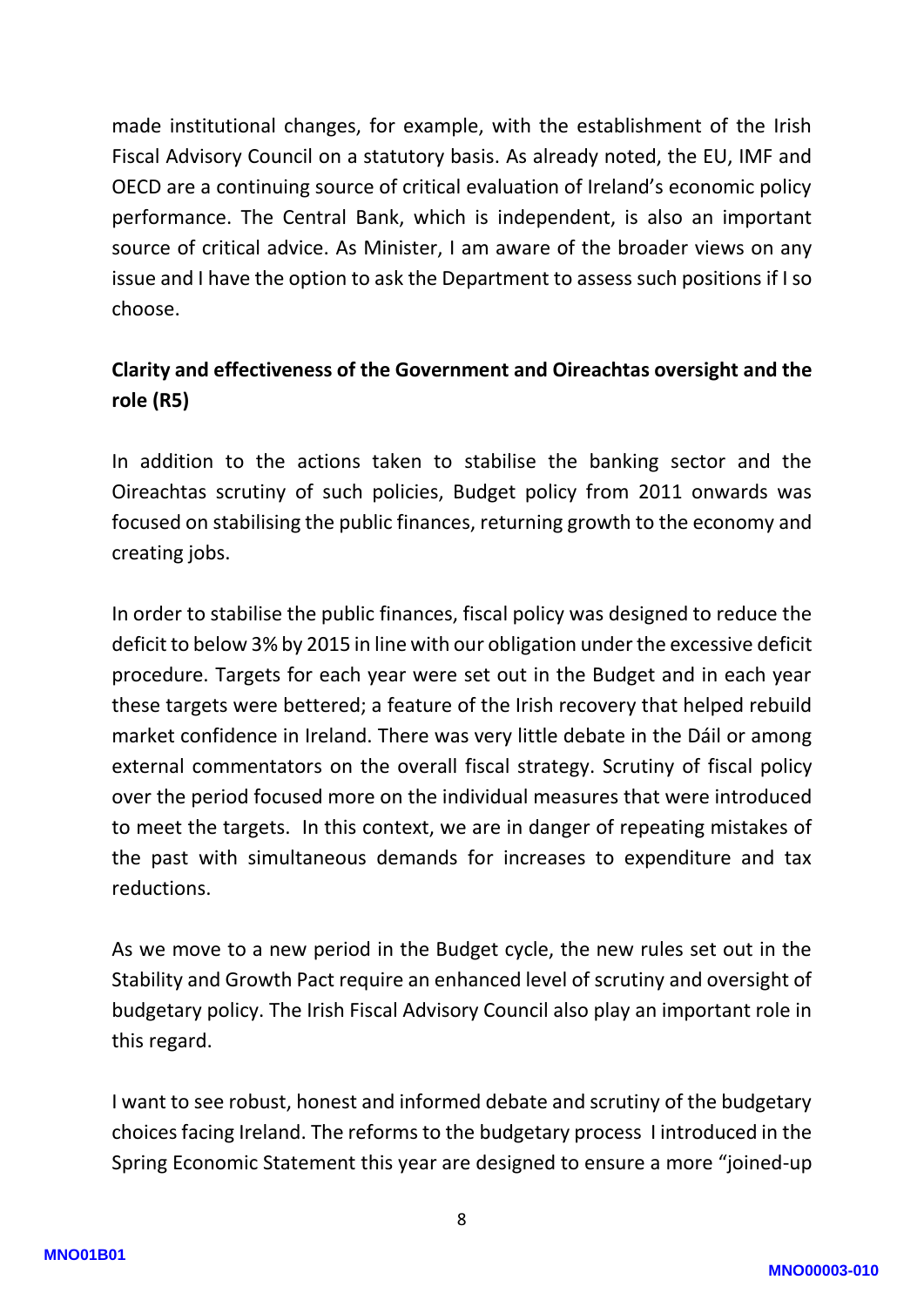and integrated budgetary process; one that is more transparent, that promotes a shared understanding of the priorities and which, ultimately, leads to better budgetary outcomes." The recent National Economic Dialogue and the proposed introduction of an Independent Budget Office to facilitate independent costing of policy proposals by the Oireachtas will further enhance the ability of the Oireachtas to scrutinise Government policy and/or to bring forward alternative policies.

The advice from the Department of Finance was considered in full by me as Minister and by Government as part of the decision making process. The Joint Oireachtas Committee on Finance, Public Expenditure and Reform has, in my view, played a very important role in holding me as Minister to account on key pieces of legislation relating to the banking sector, fiscal policy, the economy and the ECOFIN agenda. The NAMA Act 2009 subjects NAMA to audit by the Comptroller and Auditors General and regular appearance before the Public Accounts Committee (PAC). This has proved to be a very important feature of the NAMA Act and has provided the PAC with the opportunity to raise issues and seek assurances from NAMA.

### *Appropriateness of the relationship between Government, the Oireachtas, the banking sector and the property sector*

Every modern economy needs a stable and functioning banking and property sector. As with all stakeholders, I think that it is appropriate that members of the Government, the Oireachtas and officials would meet with representatives from these sectors. However, we must never allow a position where there is a perception or a reality of a close relationship between the State and certain sectors. We must have faith and confidence in the institutions of the State to withstand criticism from particular sectors which are motivated by self-interest.

The Banking Crisis has resulted in a situation where the State is a major stakeholder in the Irish Banking sector. This has required a formalisation of the relationship between the State and the individual banks. The relationship frameworks in place are designed to ensure that the Banks in which the State has a shareholding are managed by their boards and management teams on a commercial basis. This is appropriate. The taxpayer's investment in the banks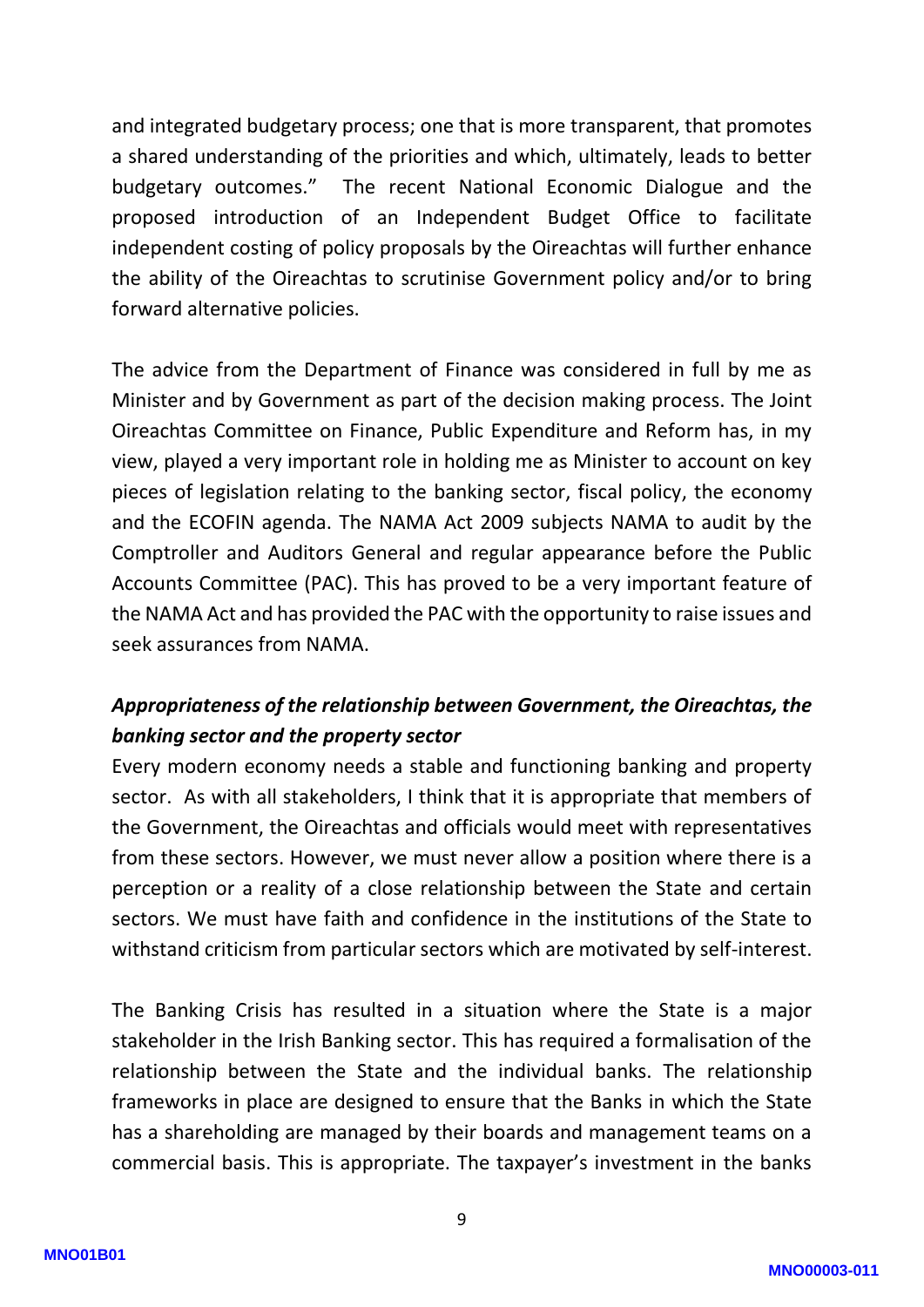should not be viewed as a mechanism to control the banks for political purposes nor to absolve the bank boards of their responsibilities. Any attempt to blur the lines between the role of Government and the role of the banks is not in the best interest of the Irish taxpayer or the Country.

### **Relationship with and oversight by international stakeholders and effectiveness of institutional response (R6)**

Prior to the crisis, regulation was largely a national affair, with some level of international coordination. However, the international response since the crisis is itself a strong commentary on what was in place beforehand.

Much of what has been put in place is very recent. It represents the outcome of lengthy discussion at all levels from the technical groups through to the ECOFIN and European Council. However, these measures are only now being implemented and time will tell if we have got it right. We must of course critically assess our systems continuously and amend accordingly.

### **Effectiveness of the policy and institutional responses post crisis (R7, C6)**

The principal recommendations of the previous reports have been largely implemented. The reforms to the Central Bank and financial regulation largely follow the recommendations of the Honohan report, taking account of national and EU developments since the report was written, particularly the EU's Banking Union measures. The Wright report's recommendations for the Department of Finance have similarly been largely implemented.

The policy and institutional frameworks have been considerably strengthened in response to the crisis. At EU level, measures include the Two Pack, the Six Pack, the Stability Treaty and the Banking Union measures and the establishment of the European Stability Mechanism.

The Department of Finance has been considerably restructured in recent years, it has adopted a new governance framework, a considerable number of new staff have been employed at all levels, the HR function has been professionalised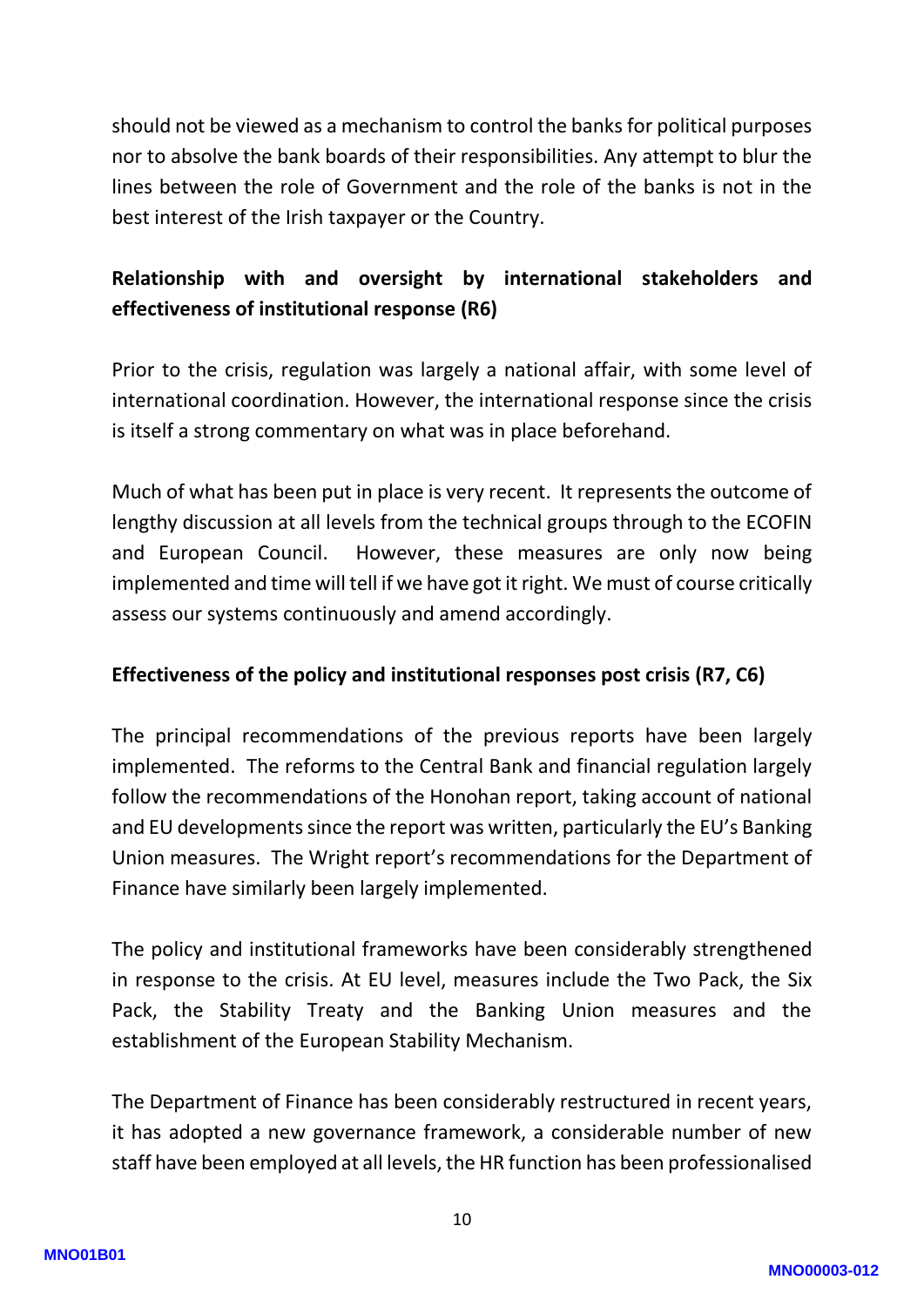and structures have been put in place to improve communication and discussion within the Department.

At EU level, fiscal and economic policy surveillance and coordination have been strengthened. The Stability and Growth Pact have been reformed with the position of the Commission now considerably strengthened. Eurostat has a direct scrutiny role in relation to national statistical offices. New procedures are in place to warn of systemic risks. This will ensure that problems cannot be ignored.

In 2011 the EU-wide policy responses were still at a very early stage in their development. There was no banking union at this point. Most relevant in this discussion on the recapitalisation of the banks, there was no agreement on regular stress tests, the rules and parameters that would apply and the steps that must be taken to deal with the results of the tests.

These came later with agreement on CRD IV and the establishment of the Single Supervisory Mechanism and the Single Resolution Mechanism. There was no commitment from the ECB to "do whatever it takes" to support the Euro. There was no fiscal compact and the permanent financing mechanism – the ESM – was still under discussion. There was no commitment to break the link between the banks and the sovereign. This did not come until June 2012.

The lack of these policy instruments represented a significant weakness in the initial EU-wide policy response. I continued to push for such instruments at EU level and in particular to break the link between the banks and the sovereign and replace bailouts of banks with robust "bail-in" procedures. We made very significant progress throughout the course of our European Presidency in 2013 and the benefits of progress on all of these fronts is evident, in my view, to the market reaction to the most recent Greek crisis. Europe is now much better prepared to halt future crisis occurring in the first instance but also to deal with any future difficulties that may occur.

Nationally, we are reforming our own budgetary processes as discussed, with the introduction of the Spring Economic Statement to improve discussion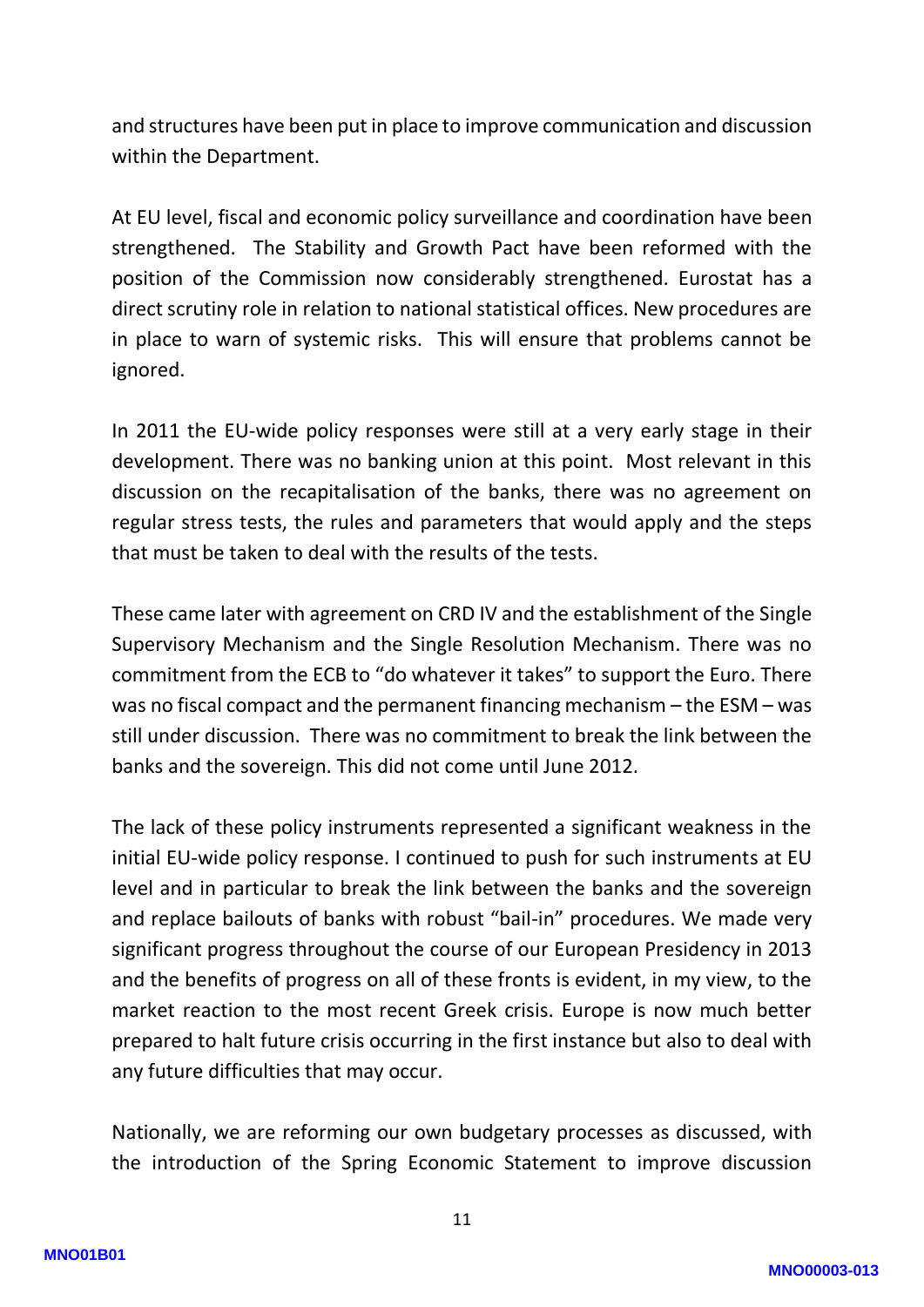around Budget options and the establishment of the Irish Fiscal Advisory Council. In the financial regulation area, the Central Bank legislation has been strengthened and streamlined with the Central Bank Supervision and Enforcement Act 2013 and the Central Bank's resources have been greatly increased.

It is probably too early to make a definitive pronouncement about the efficacy of all these measures. Only time will tell. What is clear is that the recommendations of various assessments nationally and internationally have been largely put in place.

#### **II: Crisis Management and Policy Response**

#### **EU/IMF Programme**

The EU/IMF Programme included an envelope of up to €35 billion for recapitalisation purposes. While the incoming Government supported the overall objective of the programme i.e. to restructure and recapitalise the banks, our view was that the commitments in relation to the banks amounted to a continuation of the "blank cheque for banks" policy and had failed to restore public or market confidence in the banks and indeed Ireland. This, in my view, was indecisive and led to serious questions about the affordability of the plan and potentially enormous and unaffordable cost to the Irish taxpayer.

In the Programme for Government we committed to deferring the recapitalisation of banks until the results of the 2011 Prudential Capital Assessment Review (PCAR) was known. We also committed to taking decisive action and to taking a broader perspective in relation to the bank recaps. We sought to balance the demands from some quarters to make a massive contribution to the banking system against the need to minimise the cost of the Irish taxpayer, make the programme more affordable, and keep our debt sustainable and position Ireland to exit the programme.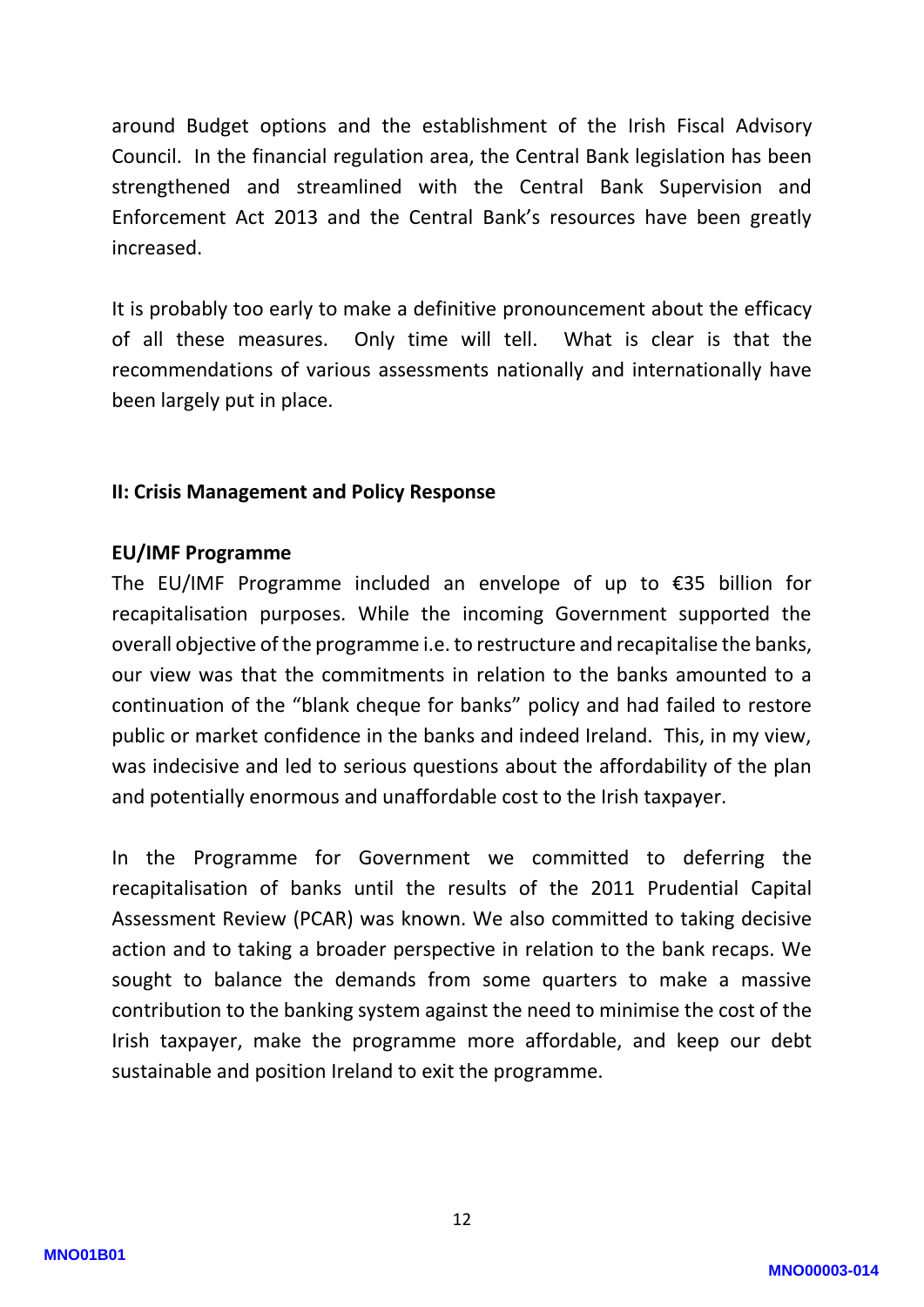### **31 March 2011 – Statement on Banking Policy – the recapitalisation of AIB, Bank of Ireland, EBS, PTSB (C4c)**

On the 31st of March 2011, building upon the advice of the Department of Finance, the NTMA and the Central Bank, I announced the Government's Pillar Banking strategy. This strategy was designed to address the challenges in the banks, build confidence in the banking system and the county and to draw a line once and for all under the cost of the banking collapse to Ireland.

#### **Restructuring the Banking Sector**

The Pillar Banking Strategy set out the Government's plans in relation to what I would describe as the "going concern" banks i.e. Bank of Ireland, AIB, EBS and Irish Life and Permanent (ILP). Essentially, the strategy was to have smaller, domestically focused and well capitalised banks operating in Ireland.

A joint restructuring plan for the "other" banks i.e. Anglo Irish Bank and Irish Nationwide, had been submitted to the European Commission by the previous Government in January 2011 and these institutions had no role in the Pillar Banking strategy. Both institutions did however represent a very real and significant risk to the Financial Stability of the State and I will address this issue in due course.

#### **Recapitalising AIB, Bank of Ireland and ILP**

The Pillar Banking Strategy coincided with, and was the Government's response to, the announcement by the Central Bank of Ireland of the results of their PCAR or Stress-Tests. The Memorandum to Government on 29 March 2011 made clear that any doubt over the Government's commitment to recapitalising the banks would create a serious risk of severe financial instability in view of the likely response to the markets, the external authorities and potentially depositors. Building the banking strategy around a robust PCAR exercise was vital, in my view, to rebuild confidence in the Irish Banking system and the Government was fully committed to the process from the outset.

The recapitalisation of the individual banks announced in March 2011 proceeded later that year (see Appendix 1).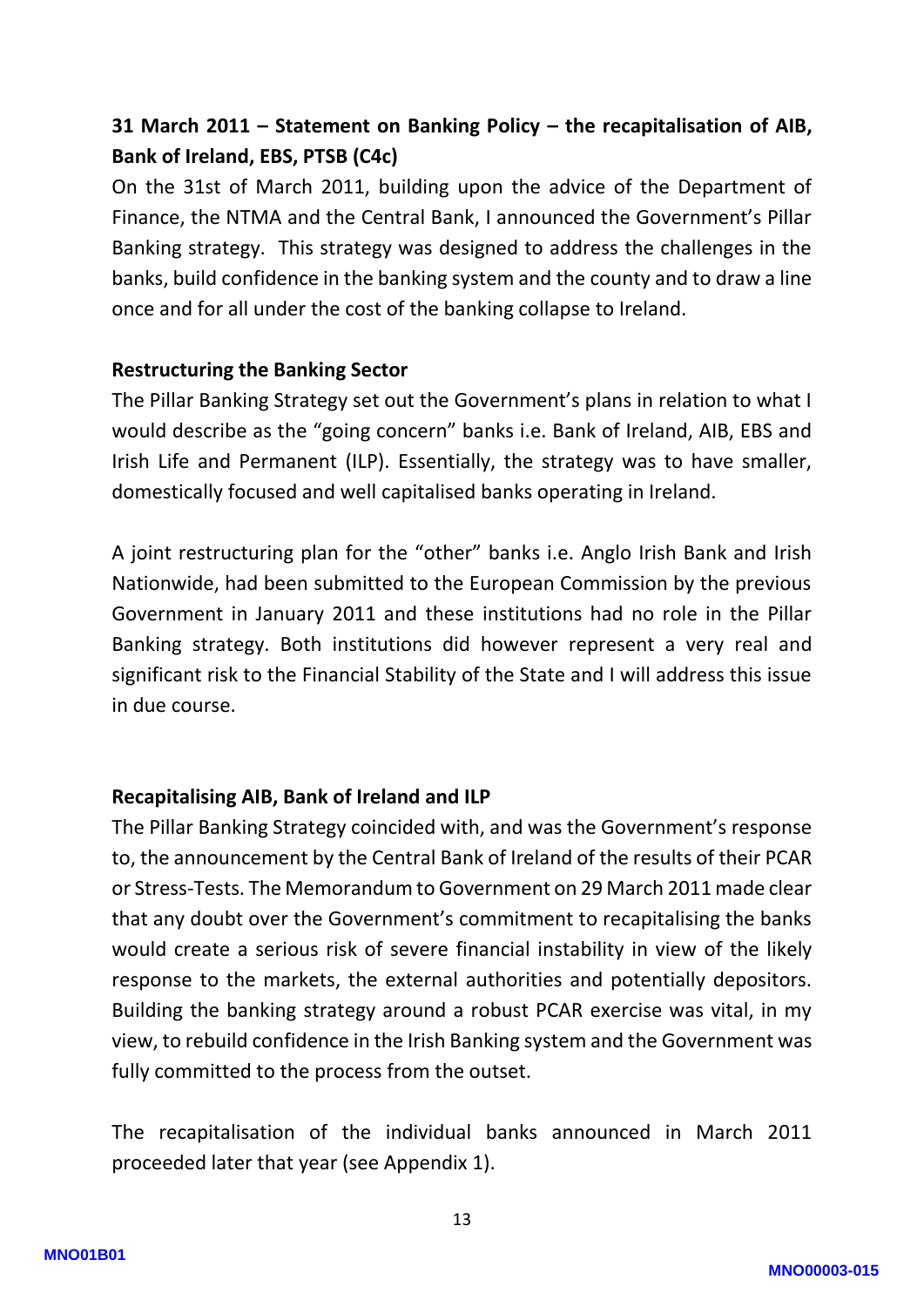### **Ultimate cost of recapitalising AIB, Bank of Ireland and ILP**

To reduce the cost of the €24 billion identified in the 2011 PCAR on the taxpayer, in the case of AIB, Bank of Ireland and ILP we pursued:

- Liability management exercises with subordinated bondholders,
- Asset sales, and
- the injection of private capital.

By the end of 2011, actions on all three fronts had reduced the total cost of the 2011 recapitalisation to  $\epsilon$ 16.4 billion. Burden sharing with junior bondholders contributed €5.4 billion to this reduction.

### **Burden sharing with bondholders - Options to reduce the cost (C7)**

From the outset it was essential to differentiate between the treatments of bondholders in the "going concern" banks around which the banking strategy was built and Anglo Irish Bank and Irish Nationwide. However, the issue of burden sharing with senior bondholders in the "going concern" banks in 2011 was also considered. At that time there was €12.7 billion of unsecured unguaranteed senior debt and it was evident that burden sharing with the unsecured unguaranteed senior bondholders could help reduce the cost of the PCAR recapitalisation.

However, there were other considerations and on weighing up these considerations, the Government took the decision that it was in the best interest of financial stability and of the Irish taxpayer not to pursue burden sharing with senior bondholders in the pillar banks. The Government did however pursue with the ECB the proposal to burden share with senior bondholders in IRBC.

#### **IBRC (C5b)**

The decision to recapitalise and nationalise Anglo Irish Bank and Irish Nationwide was taken by the previous Government and €34.7 billion had been injected in these banks in 2009 and 2010. However, there remained no clear strategy for IBRC and decisive action was required. The decision the Government took was to wind down the bank in its entirety in a manner that limited the cost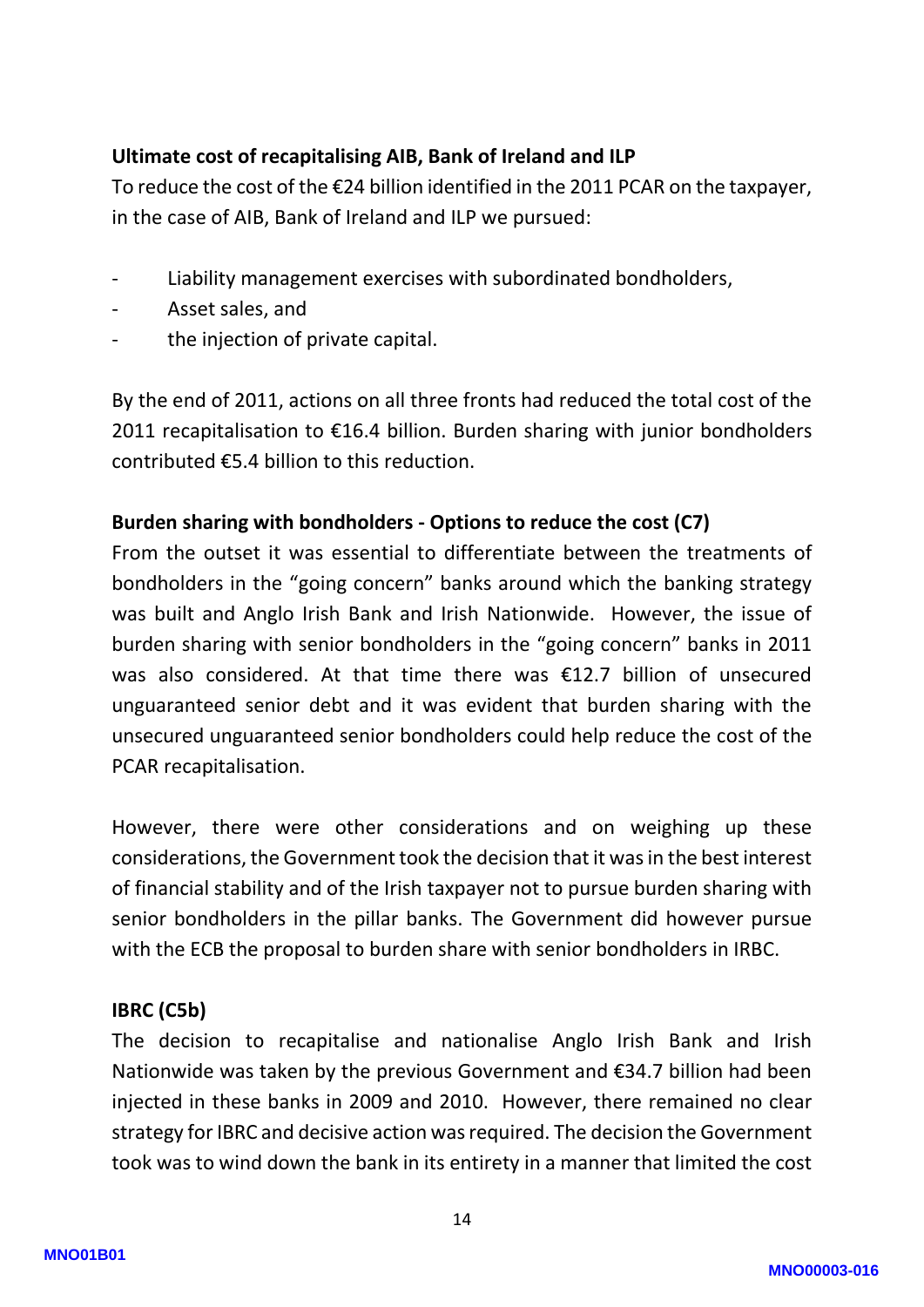to the Irish taxpayer. However, the institutions represented a major financial risk to the financial stability of the state and ECB funding and support was essential throughout the wind down period.

IBRC was at that time reliant on some €41 billion in Emergency Liquidity Assistance (ELA) from the Central Bank and the revised restructuring plan for IBRC submitted by the previous Government in January 2011 assumed a funding strategy of c. €50 billion. In the absence of an alternative funding model from the ECB it was essential that the merged institution retained its banking licence and access to ELA. While the ECB did continue to support IBRC through to its ultimate liquidation in 2013, a commitment from the ECB to fund the wind down would have had a very positive impact on financial stability and the economic recovery.

As such maintaining Central Bank funding to support the wind-down of IBRC was the most prudent approach to protect the taxpayer. Various alternative sources of long term funding were explored but did not prove possible. It was only when a long term viable solution for the Promissory Notes was found and the system more generally had stabilised, that we decided to liquidate the bank.

### **Burden sharing with senior bondholders in IBRC (C7)**

Against this background, the issue of burden sharing with IBRC was considered. There was €3.7 billion of unsecured unguaranteed senior debt in Anglo and INBS in early 2011. Many of the considerations outlined above in relation to burden sharing were considered. However, IBRC was different to the other banks and the Government pushed for burden sharing with these bondholders, conditional on the support of the ECB.

In advance of my statement on banking matters on the 31st of March 2011, I had sought ECB support and, the draft of my speech at 13.30 on the day included the following statement:

"As regards, Anglo Irish Bank and Irish Nationwide, there is no immediate need for additional capital. The Government will, however, having consulted with the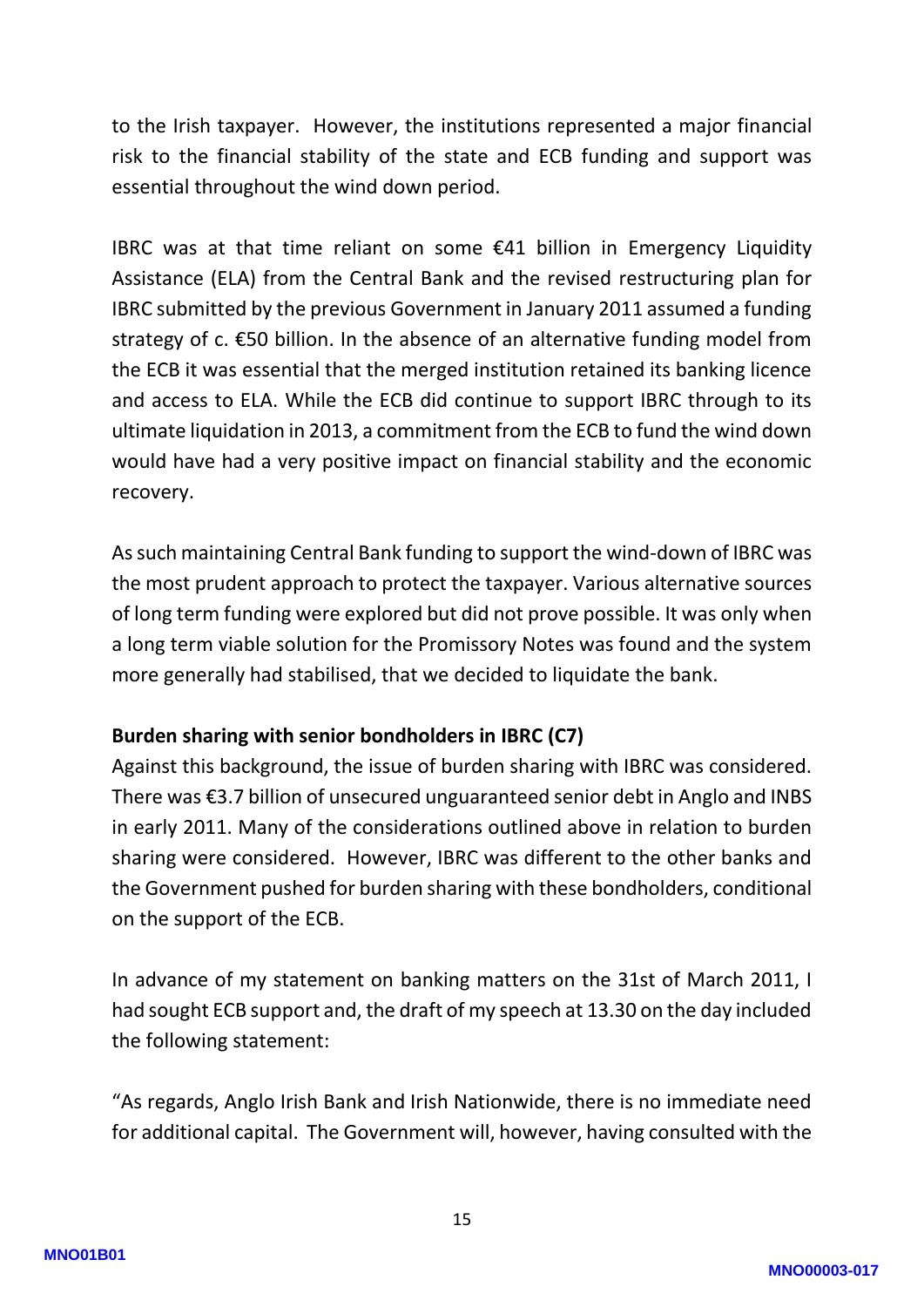external partners, legislate if necessary to allow for burden sharing with senior bondholders in those institutions."

However, despite our best efforts, it was made clear to both the Taoiseach, myself and my officials that the ECB would not support such a statement or moves to burden share with IBRC. Specifically, the ECB stated that they would view any move to burden share as a default, that they would view IBRC as being insolvent and that the ECB does not fund insolvent banks. Weighing up the potential savings of c. €3.7 billion that would accrue to IBRC and reduce the cost of IBRC in the long term against the immediate and devastating impact of withdrawal of ECB support on Ireland, the impact on financial stability, jobs and the daily lives of Irish citizens, the Government took the decision not to make the Statement and not to proceed with burden sharing with senior bondholders.

#### **The Voluntary Liability Management Exercise**

As part of the Central Bank's 2011 PCAR the banks were required to raise a total of €24 billion. It should be recognised that primarily as a result of successful burden sharing with bondholders in the form of the Liability Management Exercise (LME's), completed by the covered institutions in conjunction the Department and together with private equity contributions and asset sales, the burden on the taxpayer was significantly reduced to €16.5 billion. The LME transactions on their own resulted in a €5.4 billion saving since 2011 which consisted of "buy-back" of subordinated debt at a discount of 70% (or more) of their nominal value.

Furthermore, prior to the 2011 PCAR, it should be noted that burden sharing with subordinated bondholders raised c. €10 billion of capital gains across the covered institutions thereby reducing the total cost of recapitalising the banks to €15.4 billion.

In relation to senior bank debt it was decided by past and current Governments as part of a commitment to deliver a return to a successful vibrant economy that there would be no private sector involvement (burden sharing) for senior bank paper or Irish Sovereign debt without the agreement of our external partners. In this context it should be noted that of the €35 billion of senior unguaranteed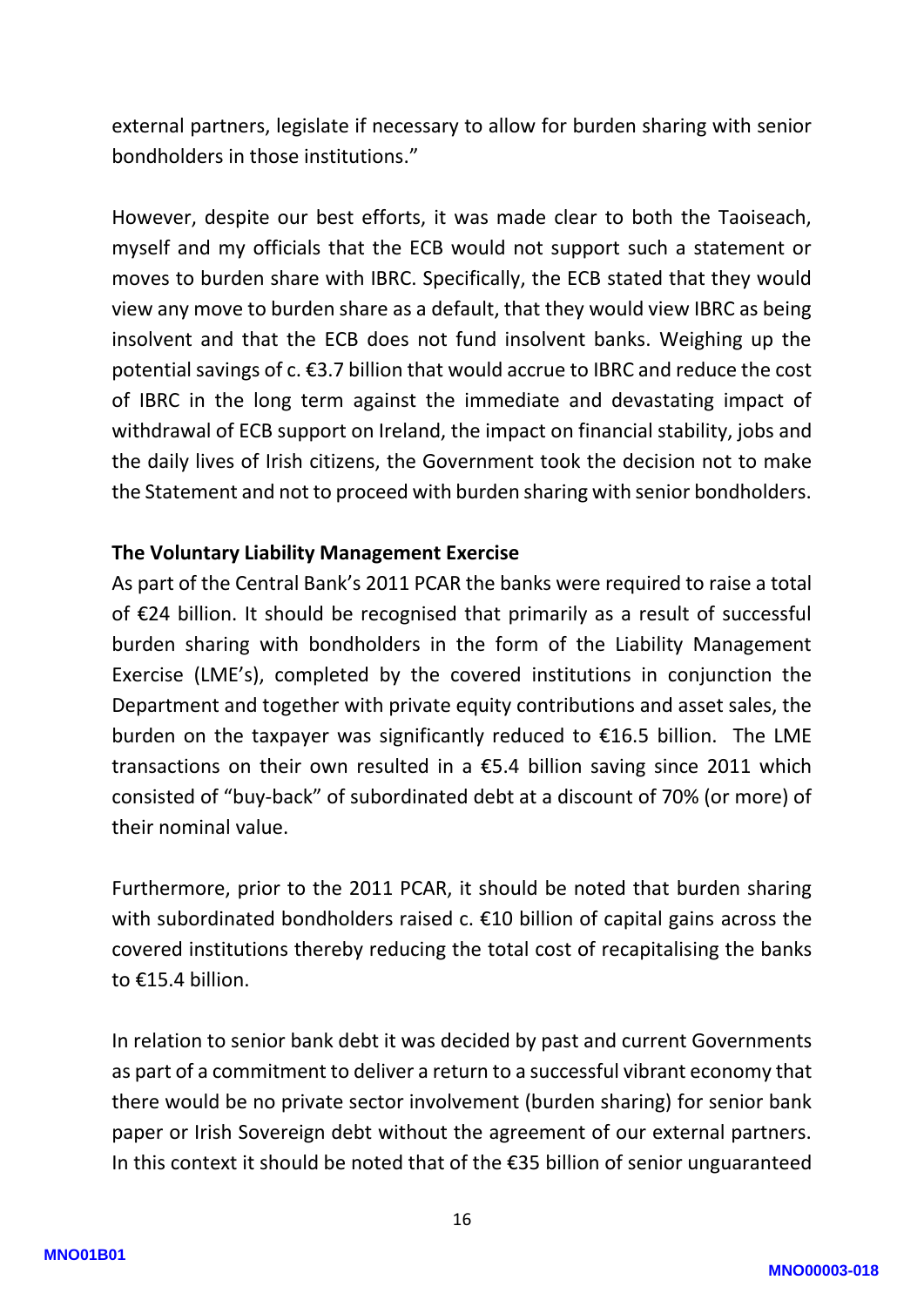bonds remaining in the covered institutions at the time this Government took office, only €3.7 billion was held by Anglo and INBS with the remaining debt held by AIB, Bank of Ireland and Permanent TSB.

### **The Promissory notes and Liquidation of IBRC (C5b)**

IBRC was a severe drag on the rehabilitation of the Irish financial system and a resolution of its funding position became an outstanding issue that needed to be addressed urgently. The structure of the promissory notes for IBRC required a payment of €3.1 billion each March to the Central Bank and during a time of significant fiscal consolidation, the continued payment of these payments was not acceptable to the Irish public.

I discussed proposals, in consultation with the Central Bank, the NTMA and our Troika partners, to restructure the banking sector, to improve the terms of the debt associated with the IBRC Promissory Notes and replace the ELA funding provided to IBRC on an ongoing basis.

I engaged in a series of meetings with my European counterparts to bolster support at political level in the EU for our approach on IBRC. Because of the many efforts I made to garner support, agreement was achieved on the strategy to liquidate IBRC. This involved a) the appointment a Special Liquidator to IBRC to accelerate the winding up of its business and operations, b) discharging the liability of IBRC to the Central Bank in a way that ensured no capital loss for the Central Bank, while the remaining loans of IBRC would be sold on the market or, if necessary, transferred to NAMA, and finally c) converting the IBRC Promissory Notes to a portfolio of fully marketable long term Irish Government bonds. Through these actions, the Promissory Notes and IBRC were to be eliminated from the Irish financial landscape with consequent reputational benefits.

#### **The 6th of February 2013**

The proposed Promissory Note transaction was due to be discussed at the ECB Governing Council meeting on the 6th and 7th of February 2013. As I stated in the Dáil at the Second Stage of the Irish Bank Resolution Bill 2013, I would have preferred to have had the opportunity to introduce the Bill in tandem with agreement from the ECB on the wider proposal.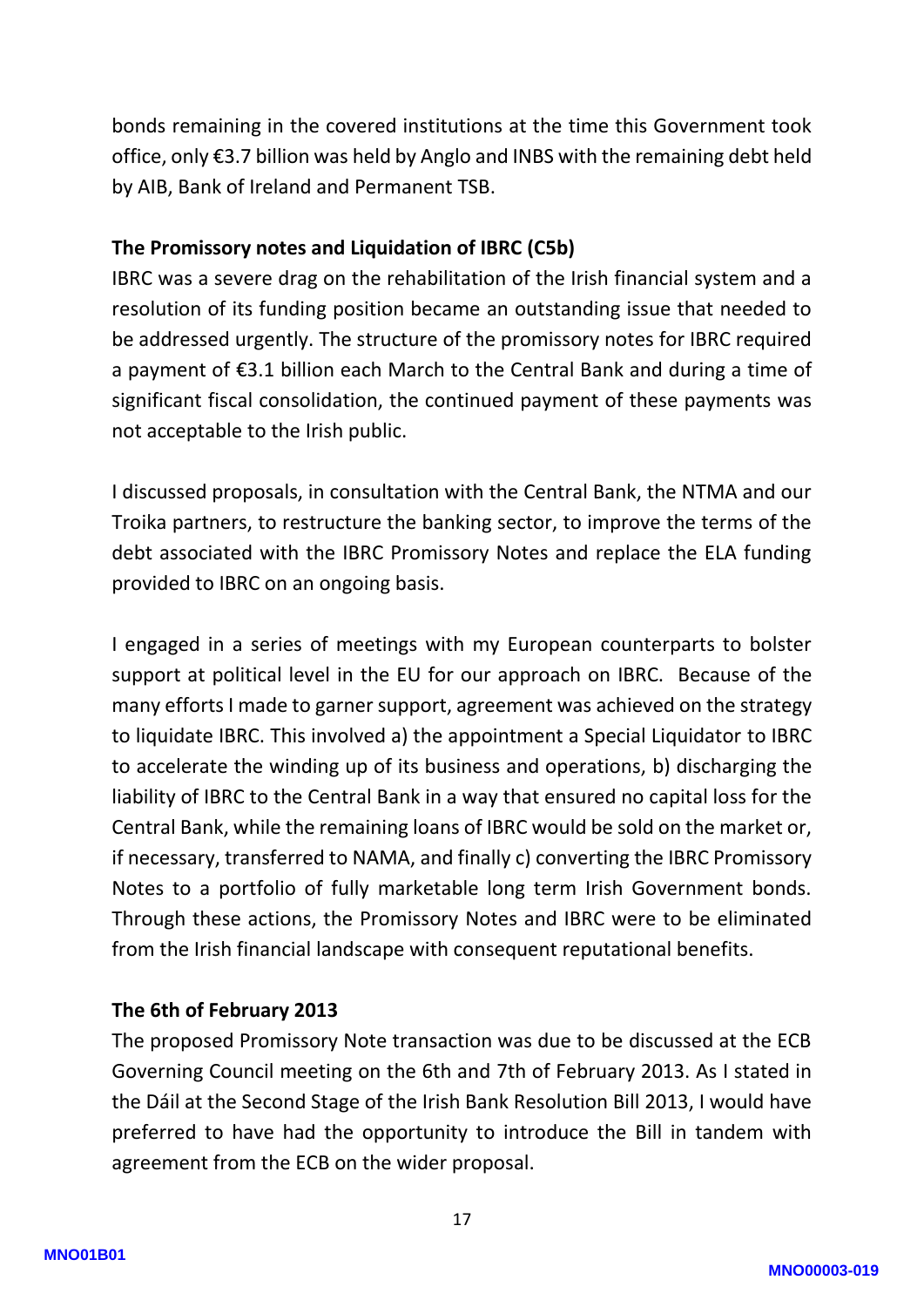However, when it was brought to my attention that specific details on the plan, including facts around the liquidation of the bank, had been leaked to Reuters in London, I took immediate action to secure the Bank and the value of its assets on behalf of the Irish State by appointing the Special Liquidator. At this point ECB "noting" of the proposal had not occurred.

#### **Outcome of the liquidation**

The success of the liquidation to date has far exceeded expectations at the outset of the Promissory Note transaction in 2013. The success of the liquidation, along with the numerous benefits obtained through the promissory note transaction itself, have been critical to the restoration of confidence in Ireland. In March 2014, I announced that the debt acquired by NAMA as part of the Promissory Note transaction was now expected to be repaid in full following the successful conclusion of the majority of assets in IBRC. This debt was fully repaid in October 2014. The success of the loan sales processes negated the need to transfer any assets to NAMA as part of this process and removed any residual risk of further calls on the Exchequer. At this stage, loans with a par value of €21.7 billion have been prepared, brought to the market and sold. Among other assets, loans with a par value of €3.6 billion remain which the Special Liquidators continue to manage. The success of the loan sales processes illustrates the strong confidence of investors in the Irish economy and its future prospects with 355 parties across 13 countries interested in the various portfolios. Up to 6 February 2015 (the 2 year anniversary of the IBRC liquidation), the liquidation had generated €16.5 billion of cash inflows. This has allowed for the payment of  $E14.7$  billion to IBRC's creditors and costs to date. This has resulted in a cash balance of c.  $\epsilon$ 1.85 billion which will ultimately be available for distribution to creditors. I am attaching the most recent report of the Special Liquidator provided to the Oireachtas in accordance with the NAMA Act 2009 (see Appendix 2).

In addition, the Special Portfolio of Government Bonds held by the Central Bank continues to accrue significant savings to the Exchequer compared to the cost of servicing the IBRC Promissory Notes had this transaction not been achieved.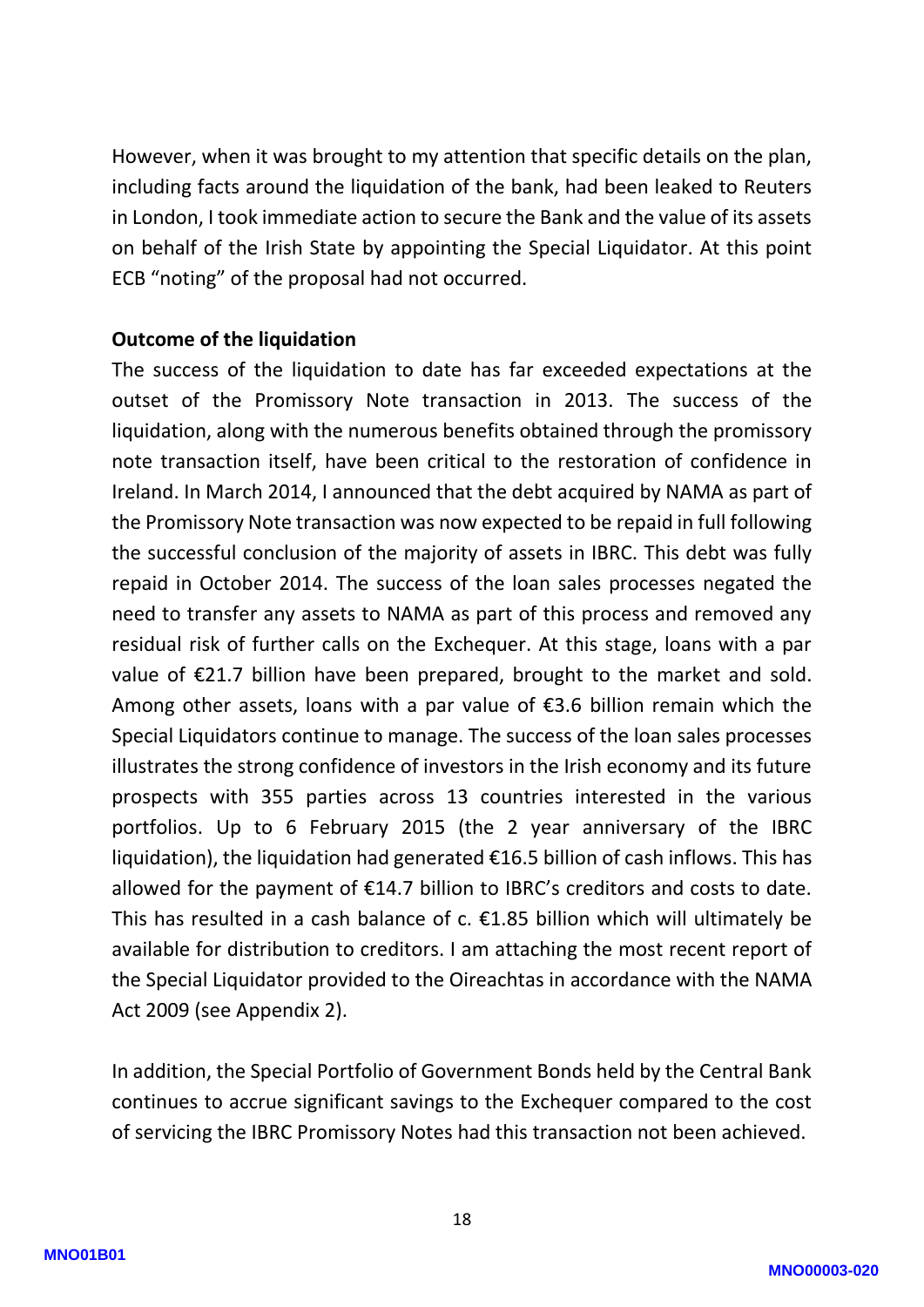The Promissory Note transaction is well regarded as an astute piece of financial engineering which has been successful in saving and will continue to save the Irish taxpayer billions of euros over a number of years.

#### **NAMA (C4b)**

Similar to the overall approach to the banking system, my objective when it came to NAMA was to draw a line under the cost of NAMA and to support the agency to meet its primary objective i.e. redeem its senior debt and maximise its return to the taxpayer. At the time NAMA was viewed as a risk to the financial stability of the State and market expectations that NAMA would be in a position to meets its redemption targets were low.

NAMA is now fully engaged in its core role of managing and selling the assets under its control, with a view to achieving the best financial return for the State. To date NAMA has repaid just under €20 billion of its senior debt, will have repaid 80% by 2016 and 100% by 2018; two years ahead of target.

NAMA has also played an important and in my view effective role in reactivating the commercial property market in Ireland. In addition, NAMA has committed to deliver 4,500 residential units and to develop the Dublin Docklands strategic development zone and Dublin's Central Business District.

#### **Review of NAMA and establishment of the Advisory Group**

A number of reviews of NAMA were initiated that contributed to the achievement of these goals.

In 2011, I requested Michael Geoghegan to carry out a review of NAMA.

In Budget 2012, I established a NAMA Advisory group to advise me on the operations of NAMA and on the future strategic direction of NAMA. Michael Geoghegan chaired the group and the group's other members were the Chairman of NAMA and Denis Rooney.

Last year my Department carried out a review of NAMA's progress to date, under Section 227 of the NAMA Act 2009. Michael Geoghegan, in his role as a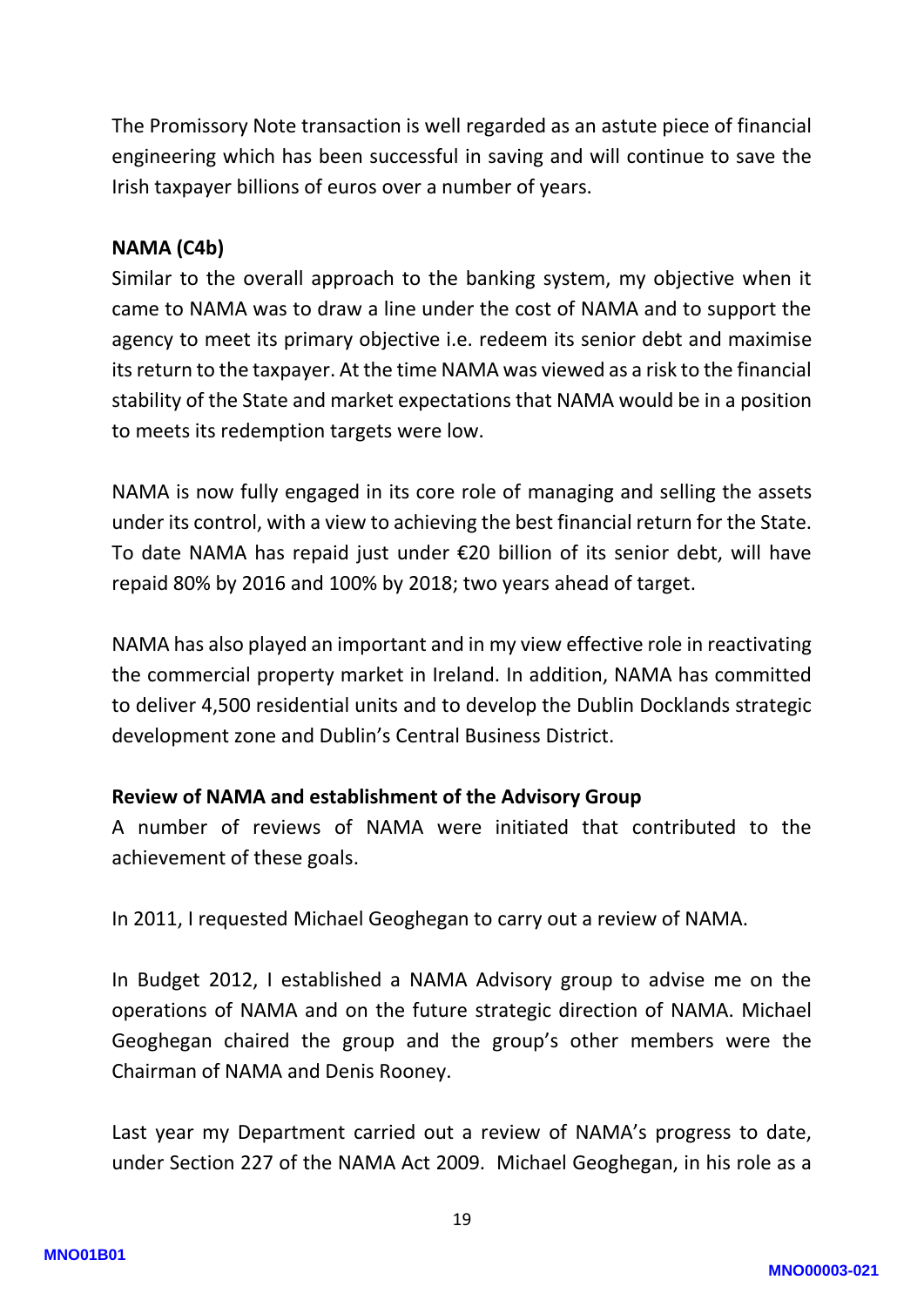member of the Advisory Group, was also consulted by the Minister's officials in the context of the Section 227 Review of NAMA.

Following the completion of the report and taking into account what NAMA has achieved to date, my officials concluded that:

- NAMA has made significant progress in achieving its overall objectives.
- Based on NAMA's performance to date and its financial projections in light of the strength of current investor interest in Ireland, NAMA is well positioned to achieve its objectives.
- As a result, NAMA's continuation is necessary to achieve these objectives.

The NAMA review was published in July 2014.

#### **Concluding remarks**

# **Ultimate cost of the decision to recapitalise Bank of Ireland, AIB, PTSB & indeed the banking crisis**

The approach this Government has taken in dealing with the banks is working, it is in the best interest of the Irish taxpayer and will deliver the best results.

While every effort was made to reduce the size of the investment at the time, it was vitally important that the right strategies, management teams and boards were put in place to return the banks to profitability.

Since 2011 we have started to recoup the taxpayer's investment through fees and disposals and have seen the value of the taxpayer's shareholding in AIB, Bank of Ireland and PTSB rise. At the end of May 2015, we had recovered €5.5 billion from disposals and €5.5 billion in fees and income. In addition, our shareholding in AIB is valued at €13.3 billion and market value of our shareholding in both Bank of Ireland and PTSB stand at €1.6 billion each; a shareholding in each bank of 14% and 75% respectively. Bank of Ireland and AIB have returned to profitability and profitability for PTSB is forecast this year. This will have positive, knock on benefits for the taxpayer.